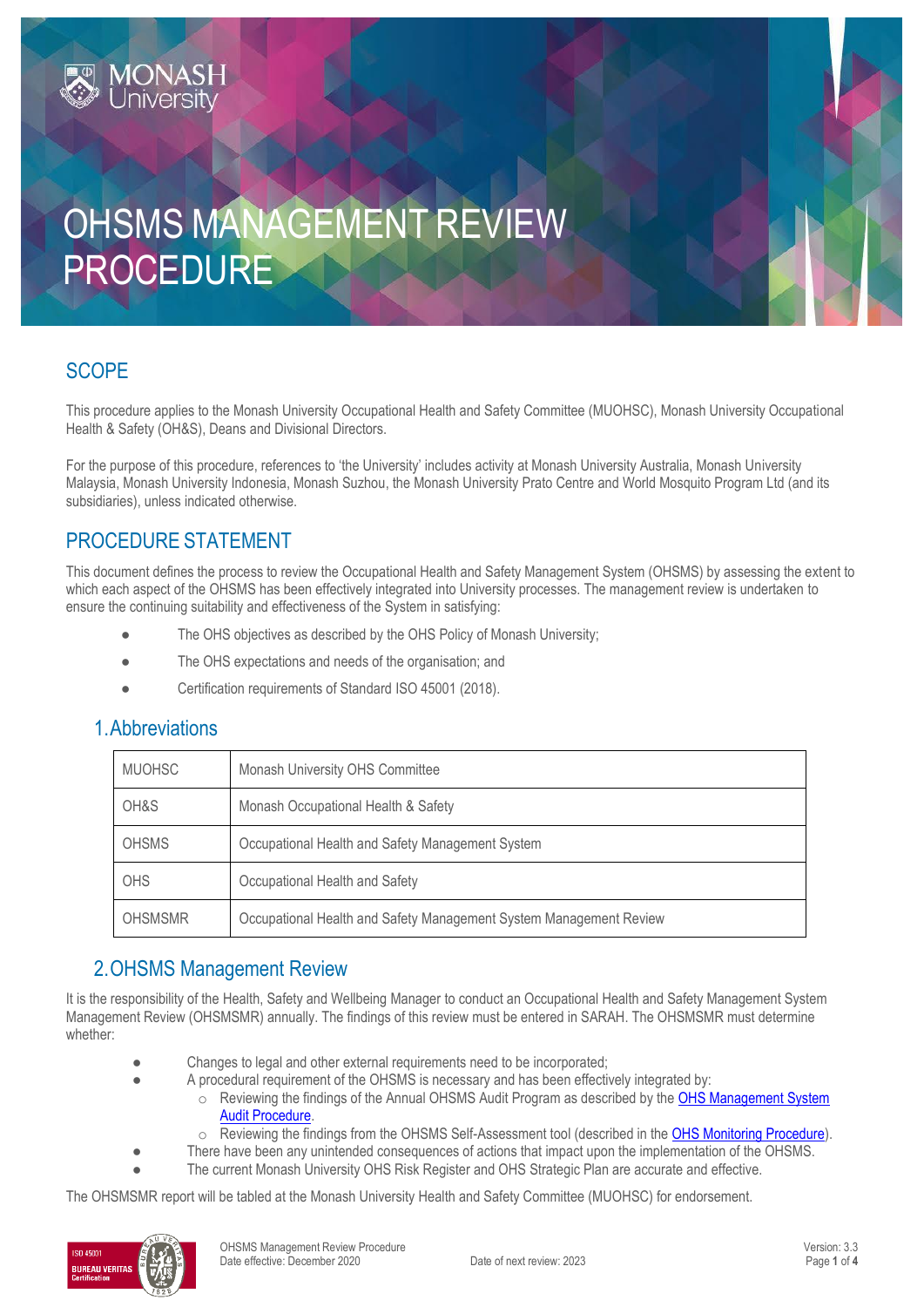Any recommendations identified as a result of the OHSMSMR must be addressed in accordance with the **Management of OHS Actions** [Procedure.](https://publicpolicydms.monash.edu/Monash/documents/1935618)

#### 3.OHSMS Self-Assessment

Heads of Academic/Administrative Units must ensure that an OHSMS Self-Assessment Tool has been completed annually. This may be conducted at a higher level of the organisation (such as at the faculty or divisional level).

The OHSMS Self-Assessment must be completed only by trained Safety Officers who have completed the OHS for Safety Officers training.

#### 4.Responsibility for Implementation

A comprehensive list of OHS responsibilities is provided in the document [OHS Roles, Responsibilities and Committees Procedure.](https://publicpolicydms.monash.edu/Monash/documents/1935644)

#### 5.Tools

The following tool is associated with this procedure:

OHSMS Self-Assessment Tool [\(SARAH\)](https://prod.riskcloud.net/?ccode=monash)

#### 6.Records

For OHS Records document retention please refer to:

[OHS Records Management Procedure](https://publicpolicydms.monash.edu/Monash/documents/1935642)

## **DEFINITIONS**

**Occupational Health and Safety Management System (OHSMS):** That part of the overall Management System which includes organisational structure, planning activities, responsibilities, practices, procedures, processes and resources for developing, implementing, achieving, reviewing and maintaining the OHS Policy, and so managing the risks associated with the business of the organisation.

**Occupational Health and Safety Objectives:** Overall OHS goal in terms of OHS performance, arising from the Occupational Health and Safety Policy that an organisation sets itself to achieve, and which are quantified where practicable.

**Occupational Health and Safety Performance:** The measurable results of the OHSMS, related to the organisation's control of health and safety risks, based on its OHS policy, objectives and targets. Performance measurement includes measurement of OHS management activities and results.

**Occupational Health and Safety Management System Management Review (OHSMSMR) process:**



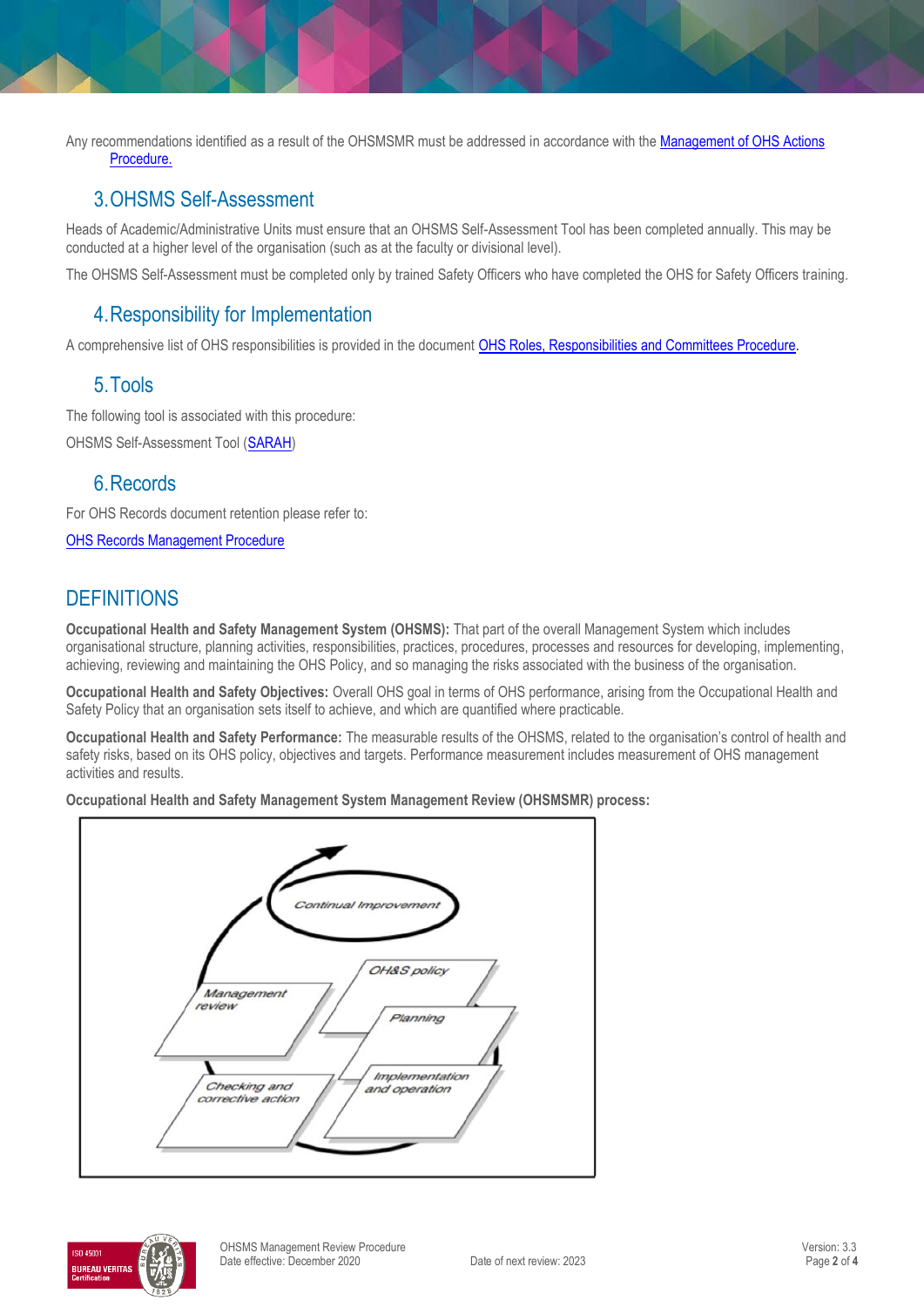### **GOVERNANCE**

| <b>Parent policy</b>         | <b>OHS&amp;W Policy</b>                                                           |
|------------------------------|-----------------------------------------------------------------------------------|
| <b>Supporting procedures</b> | Management of OHS Actions Procedure                                               |
|                              | <b>OHS Management System Audit Procedure</b>                                      |
|                              | <b>OHS Monitoring Procedure</b>                                                   |
|                              | <b>OHS Records Management Procedure</b>                                           |
|                              | <b>OHS Roles, Responsibilities and Committees Procedure</b>                       |
| <b>Supporting schedules</b>  | N/A                                                                               |
| <b>Associated procedures</b> | <b>Australian and International Standards</b>                                     |
|                              | ISO 45001:2018 Occupational Health and Safety Management Systems                  |
|                              | 9011:2002 Guidelines for quality and/or environmental management systems auditing |
|                              |                                                                                   |
| <b>Related legislation</b>   | N/A                                                                               |
| Category                     | Operational                                                                       |
| Approval                     | Chief Operating Officer & Senior Vice-President                                   |
|                              | 1 December 2020                                                                   |
| Endorsement                  | Monash University OHS Committee                                                   |
|                              | 17 November 2020                                                                  |
| Procedure owner              | Health, Safety and Wellbeing Manager                                              |
| Date effective               | December 2020                                                                     |
| <b>Review date</b>           | 2023                                                                              |
| <b>Version</b>               | 3.3 (Minor amendments effective 17 December 2021)                                 |
| <b>Content enquiries</b>     | ohshelpline@monash.edu                                                            |

# DOCUMENT HISTORY

| <b>Version</b> | <b>Date Approved</b> | <b>Changes made to document</b>                                                                                                           |
|----------------|----------------------|-------------------------------------------------------------------------------------------------------------------------------------------|
|                | February 2016        | OHSMS Management Review Procedure, v1.0                                                                                                   |
| 1.1            | August 2017          | Updated logos in header                                                                                                                   |
| 2.0            | June 2019            | 1. Broadened scope to include Deans and Divisional Directors.                                                                             |
|                |                      | 2. Updated Scope to reflect that only Australian campuses are covered by the certification to<br>OHS AS 18001 and AS 4801.                |
|                |                      | 3. Added section for Faculties/Divisions outlining their requirement to conduct an annual review<br>of their implementation of the OHSMS. |
|                |                      | 4. Added Deans and Directors to Responsibility for Implementation section.                                                                |
|                |                      | 5. Updated hyperlinks throughout.                                                                                                         |
| 3.0            | December 2020        | 1. Aligned language to Standard ISO 45001.                                                                                                |
|                |                      | 2. Incorporated the OHSMS Self-Assessment tool.                                                                                           |
| 3.1            | <b>July 2021</b>     | 1. Updated certification logo in footer to ISO 45001                                                                                      |
|                |                      | 2. Updated the Standard to ISO 45001 under "Associated procedures" in the Governance table                                                |
|                |                      | 3. Updated OHS Policy under 'Parent Policy' to OHS&W Policy                                                                               |